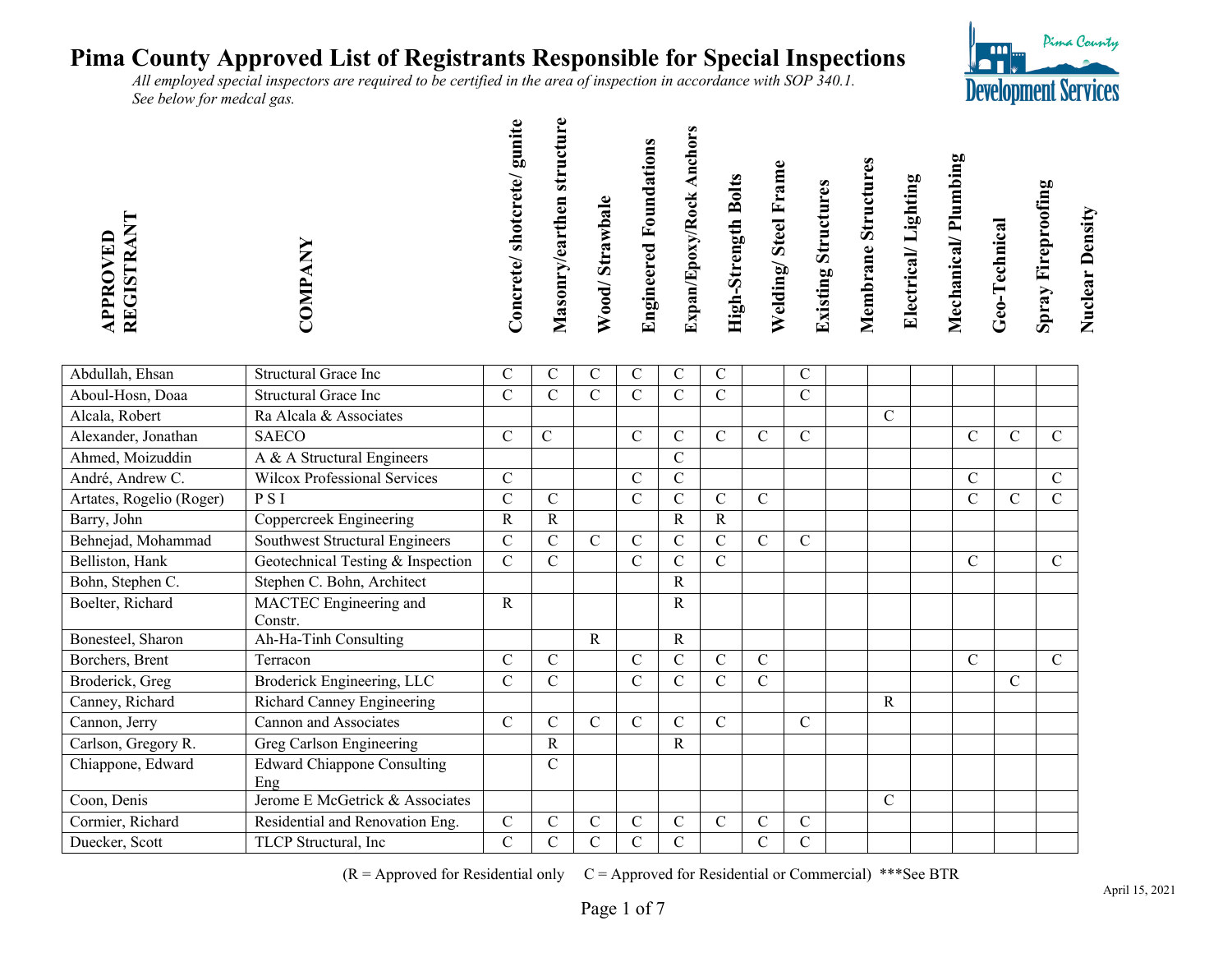*All employed special inspectors are required to be certified in the area of inspection in accordance with SOP 340.1. See below for medcal gas.* 

| PPROVED<br><b>REGISTR</b> |  | gunite<br>Concrete/shotcrete/ | ڡ<br>structur<br>Masonry/earthen | Wood/Strawbale | <b>Engineered Foundations</b> | Expan/Epoxy/Rock Ancho | <b>High-Strength Bolts</b> | Welding/Steel Frame | <b>Existing Structures</b> | <b>Membrane Structures</b> | Electrical/Lighting | Mechanical/Plumbing | Geo-Technical | <b>Spray Fireproofing</b> | <b>Nuclear Density</b> |
|---------------------------|--|-------------------------------|----------------------------------|----------------|-------------------------------|------------------------|----------------------------|---------------------|----------------------------|----------------------------|---------------------|---------------------|---------------|---------------------------|------------------------|
|                           |  |                               |                                  |                |                               |                        |                            |                     |                            |                            |                     |                     |               |                           |                        |

| DiLeo, Andrew P.E.       | Holben, Martin & White            | C             | С              | C            | С              | С              | С             | С              | $\mathcal{C}$ |               |   |               |   |               |
|--------------------------|-----------------------------------|---------------|----------------|--------------|----------------|----------------|---------------|----------------|---------------|---------------|---|---------------|---|---------------|
| DiMatteo, Joseph H. P.E. | Sun Power of Arizona              |               |                |              |                |                |               |                |               | $\mathcal{C}$ |   |               |   |               |
| Dzurick, William         | Schneider & Associates            | $\mathbf R$   | R              | R            |                |                |               | $\mathsf{R}$   |               |               |   |               |   |               |
| Ebeltoft, Richard        | <b>Ebeltoft Engineering</b>       | R             | R              | R            |                |                |               | $\mathbf R$    | $\mathbf R$   |               |   |               |   |               |
| Evanoff, Jim P.E.        | Ground Support Engineering LLC    | $\mathcal{C}$ | C              |              | C              | $\mathbf C$    | C             | C              | $\mathcal{C}$ |               |   | C             |   | C             |
| Fabor, Sean              | Wright Engineers                  | $\mathcal{C}$ |                |              | C              | C              | $\mathsf{C}$  | $\mathcal{C}$  |               |               |   | C             |   |               |
| Farnsworth, Roy PE       | A&A Engineering Corp.             |               |                |              |                |                |               |                |               | $\mathsf{C}$  |   |               |   |               |
| Ferrell, Stu             | TranSystem Corporation            | $\mathbf R$   |                |              |                | $\mathbf R$    |               |                |               |               |   |               |   |               |
| Fleming, Dr. Peter       | Geotechnical Testing & Inspection | $\mathcal{C}$ | $\mathcal{C}$  |              | C              | C              | $\mathcal{C}$ |                |               |               |   | C             |   | $\mathcal{C}$ |
| Flores, Matt PE          | Alta Arizona                      | $\mathsf{C}$  | C              |              | C              | C              | $\mathbf C$   | $\mathcal{C}$  |               |               |   | C             |   | $\mathcal{C}$ |
| Floyd, James PE          | Alta Arizona                      | $\mathcal{C}$ | $\overline{C}$ |              | $\overline{C}$ | C.             | $\mathbf C$   | $\overline{C}$ |               |               |   | C             | C | $\mathcal{C}$ |
| Fuller, Jerry            | JD Fuller Consulting              | $\mathbf R$   | R              | R            |                | $\mathbf R$    |               |                | R             |               |   | R             |   |               |
| Galvez, Fernando P.E.    | Monrad Engineering, Inc.          |               |                |              |                |                |               |                |               | $\mathsf{C}$  |   |               |   |               |
| Galvin, James M. P.E.    | TLCP Structural Inc.              | $\mathcal{C}$ | C              |              |                | C              | $\mathsf{C}$  | $\mathcal{C}$  |               |               |   |               |   |               |
| Gonzalez, Rick           | Wildan                            | $\mathbb{R}$  | R              | R            |                | R              |               |                | R             | R             | R |               |   |               |
| Granquist, Lee A.        | Larson Engineering                | $\mathcal{C}$ | C              | C            | C              | $\mathbf C$    | $\mathsf{C}$  | $\mathcal{C}$  |               |               |   |               |   |               |
| Griffis, Thomas          | Holben, Martin & White            | $\mathbf C$   | C              | C            | $\mathsf{C}$   | C              | $\mathsf{C}$  | C              | $\mathsf{C}$  |               |   |               |   |               |
| Grenier, John            | Grenier Structural Engineering    | $\mathbf C$   | $\mathcal{C}$  | C            | C              | C              |               | $\mathcal{C}$  |               |               |   |               |   |               |
| Haines, Andrew H.        | <b>Structural Grace Inc</b>       | $\mathbf C$   | $\mathcal{C}$  | C            | C              | $\mathcal{C}$  | $\mathcal{C}$ |                | $\mathcal{C}$ |               |   |               |   |               |
| Heinecke, Justin         | Western Technologies, Inc         | $\mathcal{C}$ | $\overline{C}$ |              | $\overline{C}$ | $\overline{C}$ | $\mathbf C$   | $\mathcal{C}$  | $\mathcal{C}$ |               |   | $\mathcal{C}$ |   | $\mathcal{C}$ |
| Hall, Harold             | Morea-Hall Engineering, Inc       | $\mathbf R$   | R              |              |                |                | $\mathbf R$   | $\mathbf R$    |               |               |   |               |   |               |
| Hamilton, Randy          |                                   | $\mathbf C$   | $\overline{C}$ | $\mathsf{C}$ | $\overline{C}$ | $\mathbf C$    | $\mathbf C$   |                |               |               |   |               |   |               |
| Hansen, Henry "Gene"     | Foree & Vann                      |               |                |              | $\mathcal{C}$  |                |               |                |               |               |   | $\mathbf C$   |   | $\mathcal{C}$ |
| Harris, Michael          | Harris Engineering Services       | $\mathcal{C}$ | C              | C            | $\mathbf C$    |                |               | С              | $\mathcal{C}$ |               |   |               |   |               |

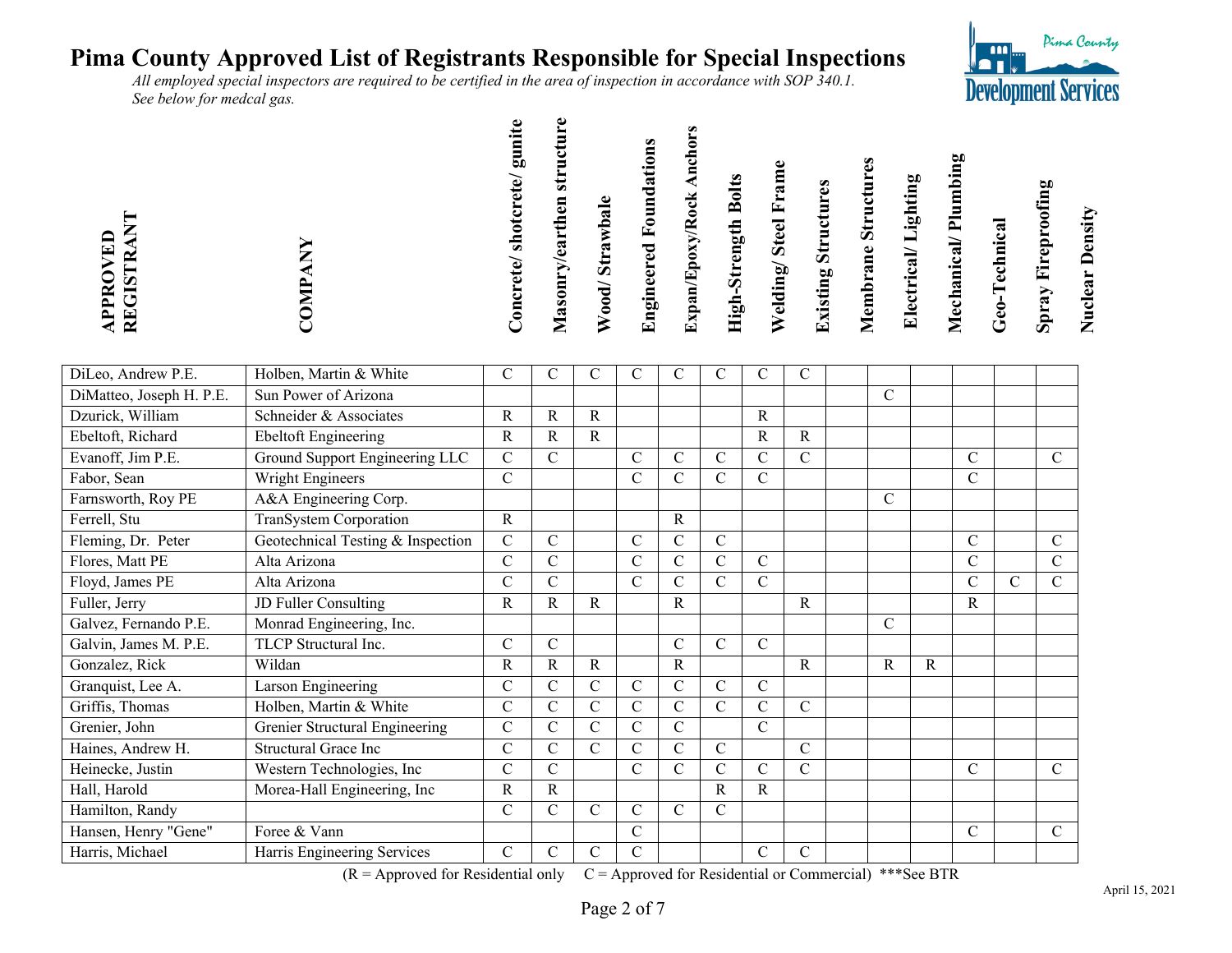*All employed special inspectors are required to be certified in the area of inspection in accordance with SOP 340.1. See below for medcal gas.* 

| VED<br><b>REGISTR</b><br>PPRO |  | gunite<br>Concrete/shotcrete/ | ٥<br>Masonry/earthen structur | Wood/Strawbale | <b>Engineered Foundations</b> | Expan/Epoxy/Rock Ancl | <b>High-Strength Bolts</b> | Welding/Steel Frame | <b>Existing Structures</b> | Membrane Structures | Electrical/Lighting | Mechanical/Plumbing | Geo-Technical | Spray Fireproofing | <b>Nuclear Density</b> |
|-------------------------------|--|-------------------------------|-------------------------------|----------------|-------------------------------|-----------------------|----------------------------|---------------------|----------------------------|---------------------|---------------------|---------------------|---------------|--------------------|------------------------|
|                               |  |                               |                               |                |                               |                       |                            |                     |                            |                     |                     |                     |               |                    |                        |

| Harris, Randall          | Western Technologies, Inc           | $\mathbf C$   | $\mathsf{C}$   | $\mathcal{C}$  | $\mathbf C$    | C             | $\mathsf{C}$   | $\mathcal{C}$ | $\mathsf{C}$  |   |               | $\mathcal{C}$ | C             | $\mathbf C$   |
|--------------------------|-------------------------------------|---------------|----------------|----------------|----------------|---------------|----------------|---------------|---------------|---|---------------|---------------|---------------|---------------|
| Hart, James              | Turner Structural Engineering       | $\mathbf C$   | $\overline{C}$ | $\overline{C}$ | $\overline{C}$ | $\mathcal{C}$ |                |               | $\mathbf C$   |   |               |               |               |               |
| Hayes, David             | ATL, Inc                            | $\mathcal{C}$ | $\mathbf{C}$   |                | C              | $\mathcal{C}$ | $\mathcal{C}$  |               | $\mathcal{C}$ |   |               | $\mathcal{C}$ | $\mathcal{C}$ | $\mathcal{C}$ |
| Hernandez, Rafael        | Kleinfelder, Inc.                   | $\mathcal{C}$ | $\overline{C}$ | C              | $\mathsf{C}$   | $\mathcal{C}$ | $\overline{C}$ | $\mathbf C$   | $\mathsf{C}$  |   |               | $\mathcal{C}$ | C             | C             |
| Hess, Steven             | Hess Structural Engineering         | $\mathbf C$   | C              | $\mathcal{C}$  | $\mathbf C$    | $\mathcal{C}$ | $\mathsf{C}$   | $\mathcal{C}$ | $\mathcal{C}$ |   |               |               |               |               |
| Hill, Steven W. P.E.     | LeadStar, LLC                       | $\mathbf C$   | $\overline{C}$ |                | $\mathbf{C}$   | $\mathcal{C}$ | $\mathcal{C}$  | $\mathcal{C}$ | $\mathcal{C}$ |   |               | $\mathcal{C}$ |               | $\mathcal{C}$ |
| Holben, Bryan            | Holben, Martin & White              | $\mathcal{C}$ | $\overline{C}$ | $\overline{C}$ | $\overline{C}$ | $\mathbf C$   | $\mathbf C$    | $\mathbf C$   | $\mathbf C$   |   |               |               |               |               |
| Hufnagel, Robert J. P.E. | <b>Wilcox Professional Services</b> | $\mathcal{C}$ |                |                | $\overline{C}$ | $\mathbf C$   |                |               |               |   |               | $\mathcal{C}$ |               | $\mathbf C$   |
| Hunt, Glen L. P.E.       | ISE, Incorporated                   | $\mathbf C$   | $\overline{C}$ |                | $\overline{C}$ | $\mathbf C$   | $\mathcal{C}$  | $\mathbf C$   |               |   |               |               |               |               |
| Jacinto, Francisco P.E.  | <b>Pattison Engineering</b>         | $\mathbf C$   | $\mathbf C$    |                | $\overline{C}$ | $\mathbf{C}$  | $\mathcal{C}$  | $\mathcal{C}$ | $\mathsf{C}$  | C |               | $\mathsf{C}$  |               | $\mathcal{C}$ |
| Johnson, Kris            | Weintraub Organization, LTD         |               |                |                | R              | R             |                |               |               |   |               |               |               |               |
| Kaddoura, Wissam         | Wissam Kaddoura PE                  | $\mathbf C$   | $\overline{C}$ | C              | $\mathsf{C}$   | $\mathcal{C}$ | $\mathsf{C}$   | $\mathcal{C}$ |               |   |               | $\mathcal{C}$ |               | $\mathcal{C}$ |
| Kaiser, Rick             | Kaiser Structural, Inc              | $\mathbf C$   | C              | C              |                | $\mathcal{C}$ |                |               |               |   |               |               |               |               |
| Kaplan, Hyman            | Hy-Lite Design                      |               |                |                |                |               |                |               |               |   | $\mathcal{C}$ |               |               |               |
| Karimnassaee, Ali        | <b>Alvand Consulting Engineers</b>  | $\mathbb{R}$  | R              | R              | $\mathbf R$    | R             |                |               | R             |   |               |               |               |               |
| Kasztalski, Marek        | Ninyo & Moore                       | $\mathbf C$   | $\overline{C}$ |                |                | $\mathsf{C}$  | $\mathcal{C}$  | $\mathcal{C}$ |               |   |               | $\mathcal{C}$ |               | $\mathcal{C}$ |
| Kurtz Rickey W.          | Professional Certified              | $\mathsf{C}$  | $\overline{C}$ |                | $\mathsf{C}$   | $\mathsf{C}$  | $\mathcal{C}$  | $\mathcal{C}$ |               |   |               |               | C             |               |
|                          | Inspection, Inc.                    |               |                |                |                |               |                |               |               |   |               |               |               |               |
| Kelly, Bruce             | Kelly Structural                    | $\mathbf R$   | $\mathbf R$    | R              | $\mathbf R$    | R             |                |               | R             |   |               |               |               |               |
| Keppel, William James    | LMT Engineering, Inc                | $\mathbb{R}$  | R              |                | R              | R             |                |               |               |   |               |               |               |               |
| Kliethermes, John C. PE  | Service Engineering Inc.            | $\mathcal{C}$ | $\overline{C}$ | $\overline{C}$ | $\overline{C}$ | $\mathcal{C}$ | $\mathcal{C}$  | $\mathcal{C}$ | $\mathbf C$   |   |               | $\mathcal{C}$ |               |               |
| Kory, Alexander Jr.      | Kory Engineering                    | $\mathbb{R}$  | $\mathbf R$    | R              | R              | R             |                |               | $\mathbb{R}$  |   |               |               |               |               |
| Karaba, Kenneth          | GRC Consultants, Inc                | $\mathcal{C}$ |                |                | C              |               |                |               |               |   |               | $\mathsf{C}$  |               | $\mathcal{C}$ |
| Kurtz Rickey W.          | Kleinfelder                         | $\mathbf C$   | $\mathbf C$    |                | $\mathsf{C}$   | C             | $\mathcal{C}$  | $\mathbf C$   |               |   |               |               |               |               |

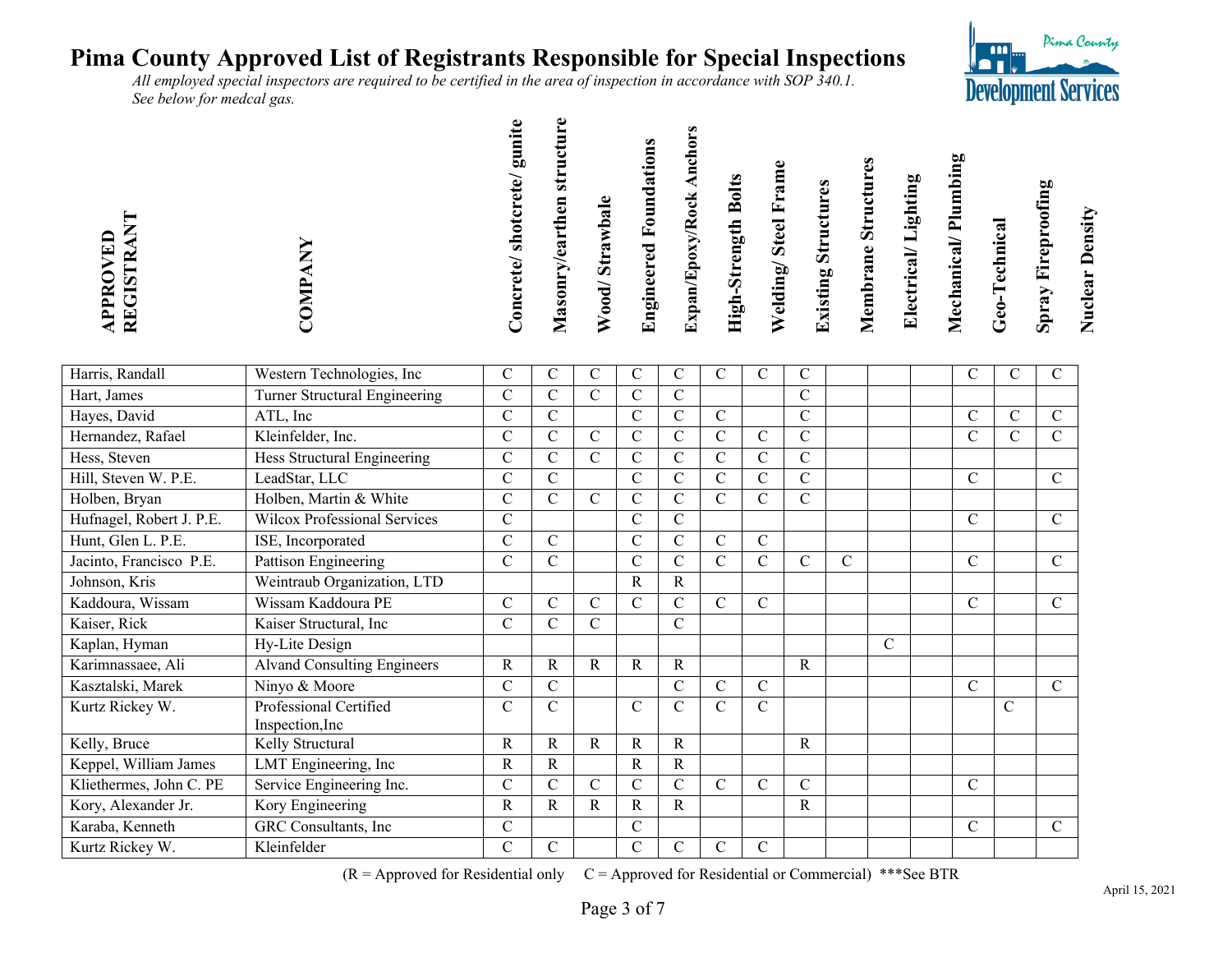*All employed special inspectors are required to be certified in the area of inspection in accordance with SOP 340.1. See below for medcal gas.* 

| VED<br><b>REGISTR</b><br>PPR | gunite<br>Concrete/shotcrete/ | structure<br>Masonry/earthen | Wood/Strawbale | <b>Engineered Foundations</b> | Ancho<br>Expan/Epoxy/Rock | <b>High-Strength Bolts</b> | Welding/Steel Frame | <b>Existing Structures</b> | <b>Membrane Structures</b> | Electrical/Lighting | Mechanical/Plumbing | Geo-Technical | <b>Spray Fireproofing</b> | <b>Nuclear Density</b> |
|------------------------------|-------------------------------|------------------------------|----------------|-------------------------------|---------------------------|----------------------------|---------------------|----------------------------|----------------------------|---------------------|---------------------|---------------|---------------------------|------------------------|
|                              |                               |                              |                |                               |                           |                            |                     |                            |                            |                     |                     |               |                           |                        |

| Laurie, Jesse        | Grenier Structural Engineering     | $\mathcal{C}$ |                |                | С              | С              |                |               |               |               |              | C              |   |                |
|----------------------|------------------------------------|---------------|----------------|----------------|----------------|----------------|----------------|---------------|---------------|---------------|--------------|----------------|---|----------------|
| Leska, Sarah J.      | Electrical Design Associates, Inc. |               |                |                |                |                |                |               |               | $\mathcal{C}$ |              |                |   |                |
| Lorenzen, Brett      | Optimized                          |               |                |                |                |                |                |               |               | $\mathcal{C}$ |              |                |   |                |
| Lounsbury, George    | George P. Lounsbury, PE            |               |                |                |                |                | $\mathcal{C}$  |               |               |               |              |                |   |                |
| Lundwall, Dan        | <b>Structural Concepts</b>         | $\mathcal{C}$ | C              | C              | $\overline{C}$ | $\mathcal{C}$  |                | $\mathcal{C}$ |               |               |              |                |   |                |
| Lysyj, Oleg          | Conformatech                       | $\mathcal{C}$ | C              |                | $\mathbf C$    | $\mathbf C$    | $\overline{C}$ | $\mathcal{C}$ |               |               |              | $\mathcal{C}$  |   | $\mathcal{C}$  |
| Macrostie, Morgan S  | CH2M Hill                          | $\mathsf{C}$  | $\overline{C}$ |                | $\mathbf C$    | $\mathbf C$    | $\overline{C}$ | $\mathbf C$   |               |               | $\mathsf{C}$ | $\overline{C}$ | C | $\overline{C}$ |
| Magee, Darel         | Jerome E McGetrick & Associates    |               |                |                |                |                |                |               |               | $\mathcal{C}$ |              |                |   | C              |
| Mane, Sandeep        | Communications Systems Inc         | $\mathbf C$   | $\overline{C}$ |                | $\mathbf C$    | $\mathbf C$    | $\overline{C}$ | $\mathbf C$   |               |               |              |                |   |                |
| Marcus, Matthew W.   | Ninyo and Moore                    | $\mathcal{C}$ | $\overline{C}$ |                | $\mathsf{C}$   | $\mathsf{C}$   |                |               | $\mathsf{C}$  |               |              | C              | C | $\mathcal{C}$  |
| Marquez, Guillermo   | Pattison Engineering               | $\mathcal{C}$ | $\overline{C}$ |                | $\mathbf C$    | $\mathcal{C}$  | $\mathcal{C}$  | $\mathcal{C}$ | $\mathcal{C}$ |               |              | C              |   | $\mathcal{C}$  |
| Martinez, Rene       | Talavera Engineering &             | $\mathcal{C}$ | $\overline{C}$ | $\overline{C}$ | $\overline{C}$ | $\overline{C}$ |                |               | $\mathcal{C}$ |               |              |                |   |                |
|                      | Construction                       |               |                |                |                |                |                |               |               |               |              |                |   |                |
| Martineau, Vohn      | Construction Inspection & Testing  | $\mathcal{C}$ | $\overline{C}$ |                | $\overline{C}$ | $\mathbf C$    | $\mathbf C$    | $\mathcal{C}$ | $\mathcal{C}$ |               |              | C              |   | $\mathcal{C}$  |
| Matthews, Jeffrey    | Matthews Consulting & Design       |               |                |                |                |                |                |               |               | $\mathbf C$   |              |                |   |                |
|                      | Inc.                               |               |                |                |                |                |                |               |               |               |              |                |   |                |
| McGetrick, Jerome    | Jerome E McGetrick & Associates    |               |                |                |                |                |                |               |               | $\mathcal{C}$ |              |                |   |                |
| McInelly, Sheldon R. | <b>AKRIBIS</b> Engineering, LLC    |               |                |                |                |                |                |               |               | $\mathsf{C}$  |              |                |   |                |
| McMahon, Jennifer    | Structural Concepts Inc.           | $\mathcal{C}$ | C              |                | $\mathsf{C}$   |                |                |               |               |               |              |                |   |                |
| Miller, Wayne        | MACTEC Engineering and Cons.       |               |                |                |                |                |                |               |               |               |              | $\mathsf{R}$   |   |                |
| Modi, Mohit K.       | Modi & Company, Inc                | $\mathcal{C}$ | C              | $\overline{C}$ | $\mathbf C$    |                |                | $\mathcal{C}$ | $\mathcal{C}$ |               |              |                |   |                |
| Money, Alan E        | <b>AMMTEC Consultants, PLLC</b>    | $\mathbf C$   | $\overline{C}$ |                | $\mathsf{C}$   | $\mathbf C$    |                |               |               |               |              |                |   |                |
| Monrad, Christian K. | Monrad Engineering                 |               |                |                |                |                |                |               |               | $\mathcal{C}$ |              |                |   |                |
| Montoya, Jorge A     | <b>Structural Grace Inc</b>        | $\mathcal{C}$ | C              | $\mathsf{C}$   | $\mathbf C$    | $\mathbf C$    | $\overline{C}$ |               | $\mathcal{C}$ |               |              |                |   |                |

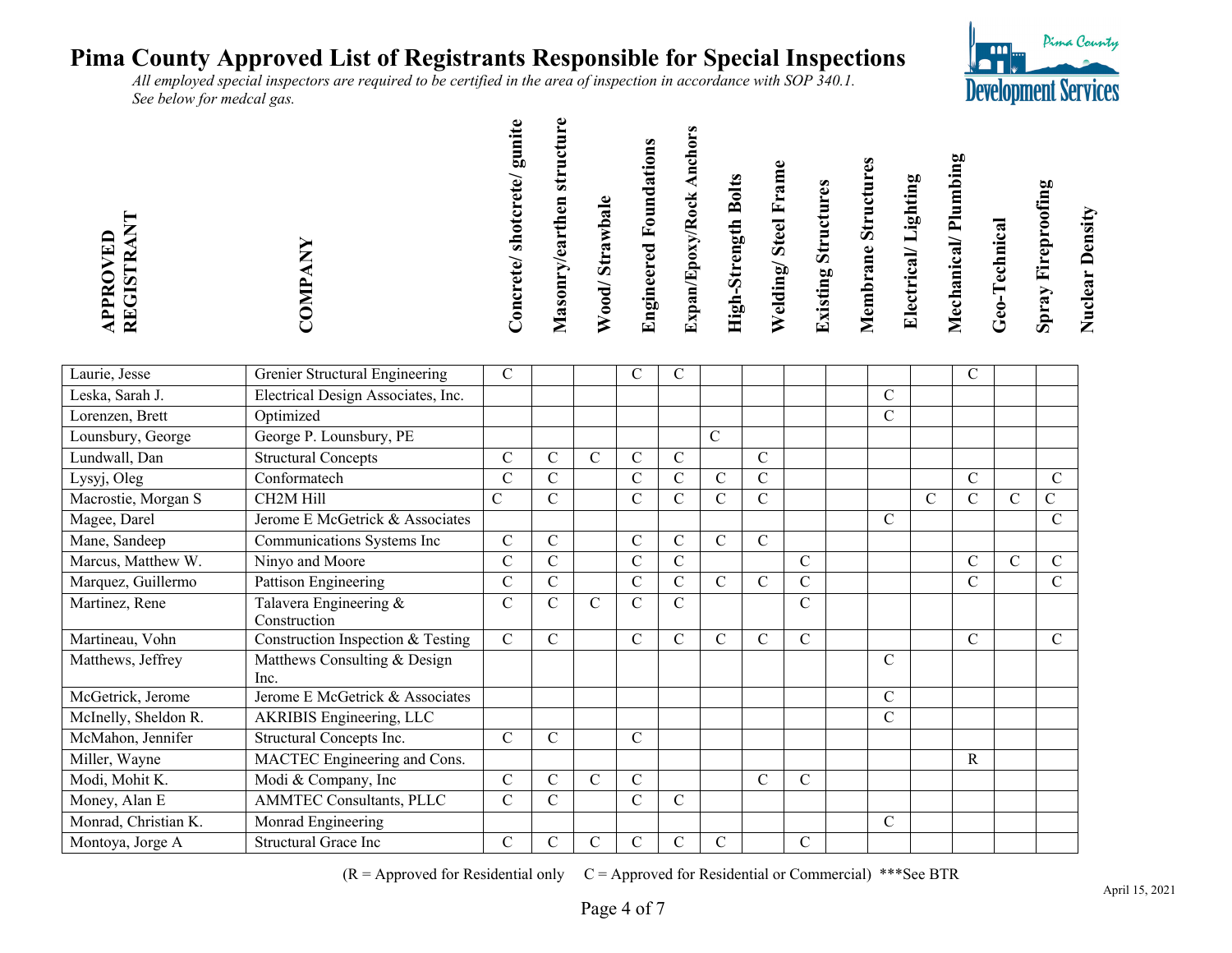*All employed special inspectors are required to be certified in the area of inspection in accordance with SOP 340.1. See below for medcal gas.* 

| VED<br><b>REGISTR</b><br>PPRO | gunite<br>Concrete/shotcrete/ | $\bullet$<br>Masonry/earthen structur | Wood/Strawbale | <b>Engineered Foundations</b> | Ancho<br>Expan/Epoxy/Rock | High-Strength Bolts | Welding/Steel Frame | <b>Existing Structures</b> | <b>Membrane Structures</b> | Electrical/Lighting | Mechanical/Plumbing | Geo-Technical | <b>Spray Fireproofing</b> | <b>Nuclear Density</b> |
|-------------------------------|-------------------------------|---------------------------------------|----------------|-------------------------------|---------------------------|---------------------|---------------------|----------------------------|----------------------------|---------------------|---------------------|---------------|---------------------------|------------------------|
|                               |                               |                                       |                |                               |                           |                     |                     |                            |                            |                     |                     |               |                           |                        |

| Mott, Russel              | <b>Structural Systems Engineering</b>      | C              | С              | С              | С              | С              | C             | C             | C              |               |               |               |                |               |                |
|---------------------------|--------------------------------------------|----------------|----------------|----------------|----------------|----------------|---------------|---------------|----------------|---------------|---------------|---------------|----------------|---------------|----------------|
| Mueller, Clint            | <b>BBP</b> Companies                       | R              |                |                | R              | R              | R             | R             | R              |               |               |               |                |               |                |
| Ng, Eric                  | GRC Consultants, Inc.                      | $\mathcal{C}$  |                |                | C              |                |               |               |                |               |               |               | C              |               | $\mathcal{C}$  |
| Nichols, Al               | A. Nichols Engineering                     |                |                |                |                |                |               |               |                |               | $\mathcal{C}$ |               |                |               |                |
| Nzomo, Paul K.            | Coronado Engineering &<br>Development, Inc | $\mathcal{C}$  |                |                | $\overline{C}$ | C              |               | $\mathcal{C}$ |                |               |               |               | $\overline{C}$ |               | $\mathbf C$    |
| Ortega, Armando           | Alpha Geotechnical & Materials             | $\mathbf C$    | C              | C              | C              | C              | C             | C             |                |               |               |               | C              |               | $\mathbf C$    |
| O'Sick, Stanley           | Foree & Vann, Inc                          |                | C              |                | $\overline{C}$ |                |               |               |                |               |               |               | $\mathcal{C}$  |               | $\overline{C}$ |
| Osorio, Ammi              | MACTEC Engineering & Consult.              | $\mathbf R$    |                |                | R              |                |               |               |                |               |               |               | R              |               |                |
| Owen, Michael C.R.        | LeadStar, LLC                              | $\mathbf C$    | C              |                | $\mathbf C$    | C              | $\mathcal{C}$ | $\mathsf{C}$  | $\mathcal{C}$  |               |               |               | $\mathcal{C}$  |               | $\mathcal{C}$  |
| Owens, Mark P.E.          | <b>Emerson Network Power</b>               |                |                |                |                |                |               |               |                |               | $\mathcal{C}$ |               |                |               |                |
| Patterson, Steven C. P.E. | CH2M Hill                                  | $\mathcal{C}$  | $\mathbf C$    |                | $\mathbf C$    | $\mathcal{C}$  | $\mathcal{C}$ | $\mathcal{C}$ |                |               |               | $\mathcal{C}$ | $\mathcal{C}$  | $\mathcal{C}$ | C              |
| Pattison, Ralph M P.E.    | Pattison Engineering                       | $\mathcal{C}$  | С              |                | C              | C              | C             | C             | $\mathcal{C}$  | $\mathcal{C}$ |               |               | $\mathcal{C}$  |               | C              |
| Parra-Bobadilla, Bulmaro  | Coronado Structural Engineering            | $\mathbf R$    | $\mathbf R$    | R              | R              | R              | R             | R             | R              |               |               |               |                |               |                |
| Pawloski, Anthony         | Construction Inspection & Testing          | $\mathcal{C}$  |                |                | $\mathbf C$    | C              | C             | $\mathcal{C}$ | $\overline{C}$ | $\mathcal{C}$ |               |               | $\mathcal{C}$  |               |                |
| Perchinelli, Claudia G.   | <b>Structural Grace Inc</b>                | $\overline{C}$ | $\overline{C}$ | $\overline{C}$ | $\overline{C}$ | $\overline{C}$ | $\mathbf C$   |               | $\mathbf C$    |               |               |               |                |               |                |
| Perry, Janelle L.         | Janelle Perry Structural Engineer          | $\overline{C}$ | С              | C              | $\overline{C}$ | C              |               | $\mathcal{C}$ | $\overline{C}$ |               |               |               |                |               |                |
| Pretti, Clyde L           | ConformaTech, Inc.                         | $\mathcal{C}$  | C              | C              | $\mathbf C$    | $\mathsf{C}$   | $\mathbf C$   | $\mathcal{C}$ |                |               |               |               | $\mathcal{C}$  | $\mathcal{C}$ |                |
| Quinette, Jeff            | Structural Solutions Inc.                  | $\mathsf{C}$   | $\overline{C}$ | $\mathbf C$    | $\mathbf C$    | $\mathcal{C}$  |               | $\mathbf C$   | $\mathcal{C}$  |               |               |               |                |               |                |
| Rapier, Delbert A.        | ProTex                                     | $\mathsf{C}$   | C              |                | $\mathcal{C}$  | $\mathsf{C}$   | $\mathbf C$   | $\mathcal{C}$ | $\mathbf C$    |               |               |               | $\mathcal{C}$  |               | C              |
| Rashed, Ahmed A.          |                                            | $\mathsf{C}$   | $\overline{C}$ | $\mathbf C$    | $\overline{C}$ | $\mathsf{C}$   |               | $\mathcal{C}$ | $\mathcal{C}$  |               |               |               |                |               |                |
| Reed, Brian W. P.E.       | <b>SAECO</b>                               | $\mathsf{C}$   | $\overline{C}$ |                | $\mathbf C$    | $\overline{C}$ | $\mathbf C$   | $\mathsf{C}$  |                |               |               |               | $\mathcal{C}$  |               | $\mathbf C$    |
| Reynolds, Stephen         |                                            | R              | R              |                |                |                |               |               |                |               |               |               | R              |               |                |
| Ritter, John P.E.         | ProTex                                     | $\mathcal{C}$  | $\mathcal{C}$  |                | $\mathbf C$    | C              |               |               | $\mathcal{C}$  |               |               |               | C              |               | $\overline{C}$ |

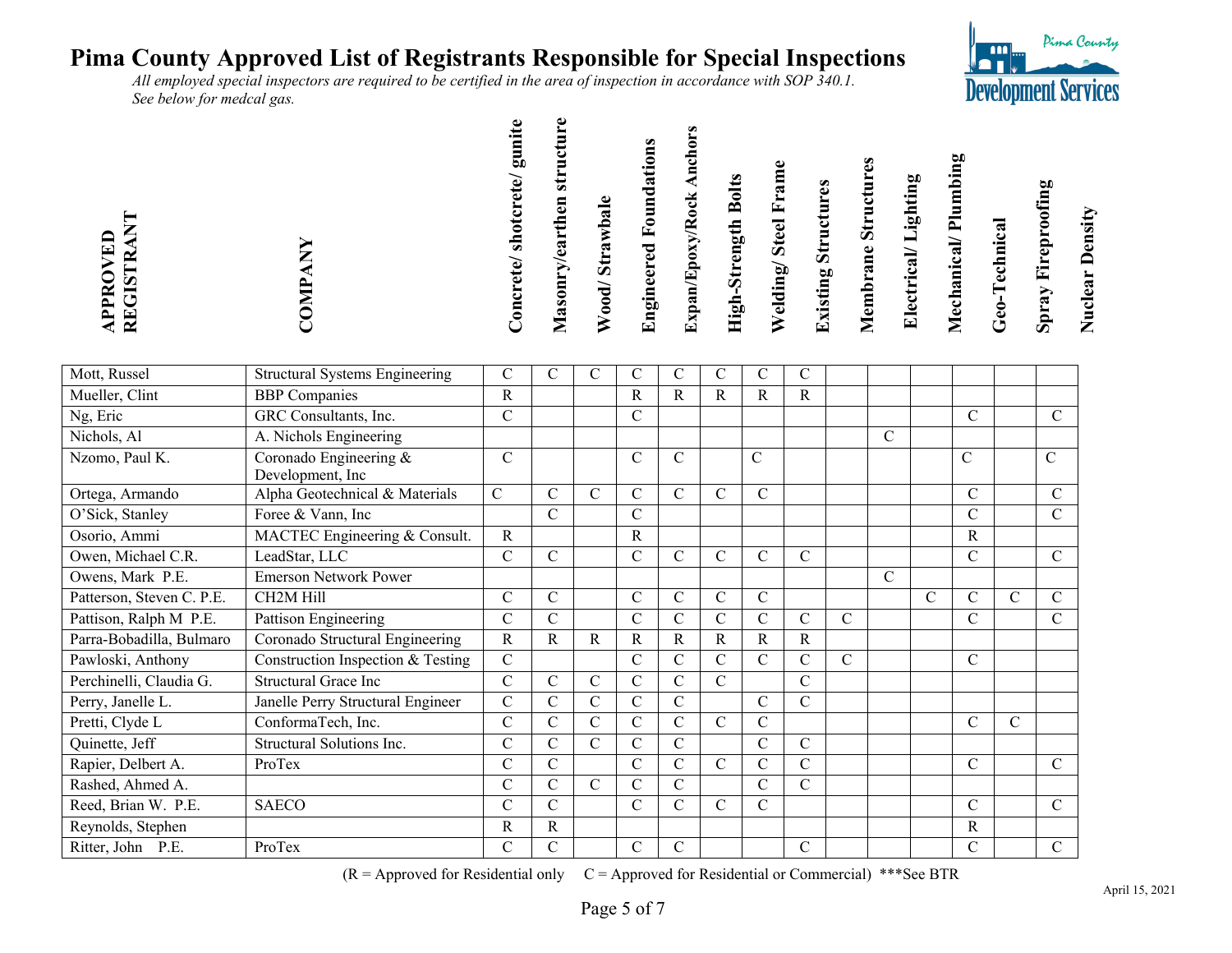*All employed special inspectors are required to be certified in the area of inspection in accordance with SOP 340.1. See below for medcal gas.* 

| $\mathbf{E}$<br><b>REGISTR</b><br>PPR | gunit<br>'oncrete/shotcrete/ | Φ<br>structu<br>Masonry/earthen | Wood/Strawbale | <b>Engineered Foundations</b> | Expan/Epoxy/Rock Ancho | <b>High-Strength Bolts</b> | Welding/Steel Frame | <b>Existing Structures</b> | <b>Membrane Structures</b> | Electrical/Lighting | Mechanical/Plumbing | Geo-Technical | <b>Spray Fireproofing</b> | <b>Nuclear Density</b> |
|---------------------------------------|------------------------------|---------------------------------|----------------|-------------------------------|------------------------|----------------------------|---------------------|----------------------------|----------------------------|---------------------|---------------------|---------------|---------------------------|------------------------|
|                                       | $\checkmark$                 |                                 |                |                               |                        |                            |                     |                            |                            |                     |                     |               |                           |                        |

| Rose, James D.         | Geo-Technologies, Inc             | R             |                |                |                |                |                |                |               |               |  | R              |                |                |
|------------------------|-----------------------------------|---------------|----------------|----------------|----------------|----------------|----------------|----------------|---------------|---------------|--|----------------|----------------|----------------|
| Sacra, Tom A.          | Sacra Engineering                 | $\mathcal{C}$ | C              | C              | $\mathsf{C}$   | C.             | $\overline{C}$ | $\mathcal{C}$  | $\mathcal{C}$ |               |  |                |                |                |
| Sahyouni, George       | Southwest Engineering             | $\mathcal{C}$ | C              | C              | C              | C              | $\overline{C}$ | $\mathcal{C}$  |               |               |  |                |                |                |
| Schneider, Ron         | Schneider & Associates            | $\mathcal{C}$ | C              | C              | $\mathsf{C}$   | C              |                |                | $\mathcal{C}$ |               |  |                |                |                |
| Schwindt, Jon          | Western Technologies, Inc.        | $\mathcal{C}$ | C              |                | C              | C              | $\mathsf{C}$   | $\mathcal{C}$  | $\mathcal{C}$ |               |  | C              |                |                |
| Seppala, Paul          | <b>Broderick Engineering</b>      | $\mathcal{C}$ | $\mathcal{C}$  |                | C              | C              | $\mathsf{C}$   | $\mathcal{C}$  |               |               |  |                | $\mathcal{C}$  |                |
| Skyles, Dana           | Skyles Structural                 |               |                |                |                | $\mathbf R$    | R              |                |               |               |  |                |                |                |
| Small, Patricia        | <b>TLCP</b> Structural            | $\mathcal{C}$ | $\overline{C}$ | $\mathsf{C}$   |                | $\mathcal{C}$  |                | $\mathbf C$    | $\mathcal{C}$ |               |  |                |                |                |
| Smith, Michael E. P.E. | <b>SAECO</b>                      | $\mathcal{C}$ | $\overline{C}$ |                | C              | $\overline{C}$ | C              | $\mathcal{C}$  | $\mathbf C$   |               |  | C              | $\mathcal{C}$  | C              |
| Smith, Richard         | Alta Arizona                      | $\mathbf C$   | $\overline{C}$ | $\overline{C}$ | $\overline{C}$ | $\overline{C}$ | $\overline{C}$ | $\mathbf C$    |               |               |  | C              | $\overline{C}$ | $\mathbf C$    |
| Smith, Scott (Randy)   | Construction Inspection & Testing | $\mathbf C$   | $\overline{C}$ |                | $\overline{C}$ | $\mathbf{C}$   | $\overline{C}$ | $\overline{C}$ | $\mathbf C$   |               |  | $\overline{C}$ |                | $\overline{C}$ |
| Staub, Ron             | Ron Staub Associates              | $\mathbf R$   | R              | $\mathbf R$    |                | $\mathbf R$    | $\mathbf R$    | R              |               |               |  |                |                |                |
| Stevenson, George      | <b>Structural Concepts</b>        | $\mathsf{C}$  | C              | C              | C              | C              |                | $\mathcal{C}$  | $\mathcal{C}$ | $\mathcal{C}$ |  |                |                |                |
| Strang, William        | Physical Resource Engineering     | $\mathcal{C}$ | $\overline{C}$ | C.             |                | $\overline{C}$ | $\overline{C}$ | $\mathcal{C}$  |               |               |  | C              |                | $\mathcal{C}$  |
| Talavera, Mardonio     | Talavera Design & Construction    | $\mathcal{C}$ | C              | C              | C              | C              |                |                | $\mathcal{C}$ |               |  |                |                |                |
| Tembo, Jones           | ProTex                            | $\mathsf{C}$  | C              |                | C              | C              | $\mathsf{C}$   | C              | $\mathcal{C}$ |               |  | C              |                | $\mathcal{C}$  |
| Thompson, Scott        | MACTEC Engineering and Cons.      | $\mathbf R$   |                |                |                |                |                |                |               |               |  |                |                | R              |
| Tipton, Steven S.      | Tetra Tech                        | $\mathbf R$   | R              |                | $\mathbf R$    |                |                |                |               |               |  |                |                | R              |
| Tjong, Wira            | <b>StrucTech</b>                  | $\mathbf R$   | R              |                |                | $\mathsf{R}$   |                | R              |               |               |  |                |                |                |
| Tomasso, Robert J.     | Tomasso Engineering               | $\mathbf R$   | $\mathbf R$    | R              | R              | R              |                |                | $\mathbf R$   |               |  |                |                |                |
| Tonning, Dan M.        | Larson Engineering                | $\mathsf{C}$  | C              | C              | C              | C              | C              | $\mathcal{C}$  |               |               |  |                |                |                |
| Tripp, Gerald          | <b>Brazos Geotechnical</b>        | $\mathbf C$   |                |                | R              | $\overline{C}$ |                |                |               |               |  | C              |                | $\mathcal{C}$  |
| Turner, Mark           | Turner Structural Engineering     | $\mathbf C$   | $\overline{C}$ | $\overline{C}$ | $\mathbf C$    |                |                |                | $\mathbf C$   |               |  |                |                |                |
| Turney, Stan           | Terracon                          | $\mathbf C$   | $\overline{C}$ |                | $\overline{C}$ | C              | $\mathsf{C}$   | $\mathcal{C}$  |               |               |  | C              | $\mathcal{C}$  | $\overline{C}$ |

 $(R = A$ pproved for Residential only  $C = A$ pproved for Residential or Commercial) \*\*\*See BTR

Pima County

**Development Services** 

 $\blacksquare$ **POLIT**